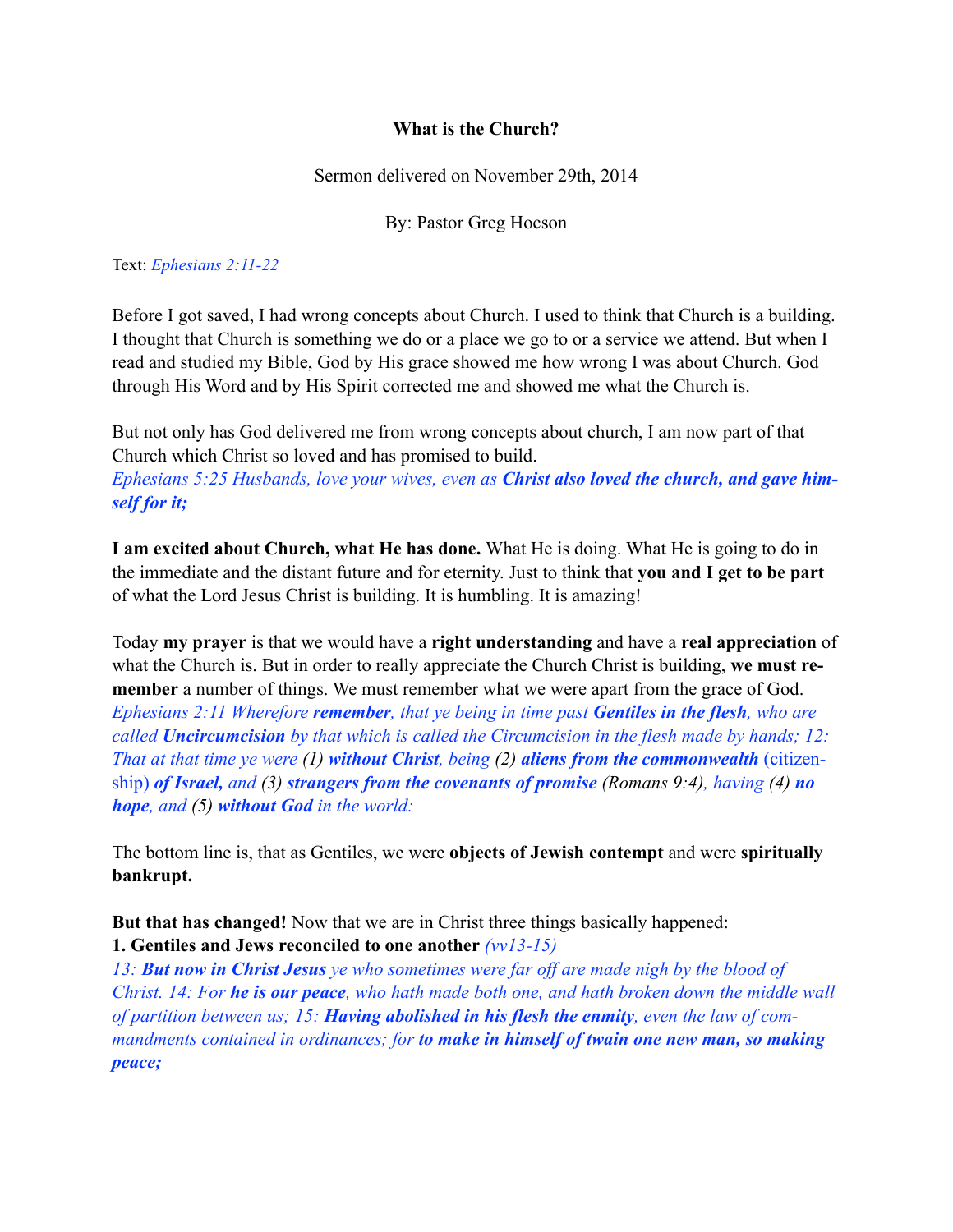## **2. Gentiles and Jews reconciled to God** *(vv16-18)*

*16: And that he might reconcile both unto God in one body by the cross, having slain the enmity thereby: 17: And came and preached peace to you which were afar off, and to them that were nigh. 18: For through him we both have access by one Spirit unto the Father.*

In order to appreciate God's grace and mercy we must remember what we were apart from Christ. In order to appreciate and love the Church we must remember what we were objects of Jewish contempt and were spiritually bankrupt. But now Jews and Gentiles reconciled and reconciled to God.

## **3. Gentiles and Jews are being built together** *(vv19-22)*

Believing Gentiles and along with believing Jews, are being built into a great spiritual Temple.

The Bible uses many figures to help us understand what the Church is. The Church is compared to a **body**  $(v16)$ , to a **city**  $(v19)$ , to a **family**  $(v19)$ , to a **bride**  $(5:23-33)$ , to a **building**. And here in our text, Paul uses a figure of a **temple**.

## **I - It is a spiritual Holy Temple**

*19: Now therefore ye are no more strangers and foreigners, but fellowcitizens with the saints, and of the household of God; 20: And are built upon the foundation of the apostles and prophets, Jesus Christ himself being the chief corner stone; 21: In whom all the building fitly framed together groweth unto an holy temple in the Lord: 22: In whom ye also are builded together for an habitation of God through the Spirit.* 

The Church is not material building or physical temple. It is not a temple made by human hands. It is not made of wood, or brick, or stone, or marble. **Though the Church is not the building, the church is like a building.** Every building must have a foundation, cornerstone and superstructure. A building without a good solid foundation will not last, will not stand and will collapse. A building must also have a **solid**, **firm** and **precise** cornerstone. It is that which most strategic in the whole edifice. A **cornerstone** is that which **supports the whole structure** and it is **the standard** by which every part of the structure is **measured** and **aligned**.

Furthermore a building or **a temple is not all foundation** and **cornerstone**. It is not complete without the superstructure. **Superstructure** is the **construction above the foundation**. It is all that part of a building above the basement.

Now let's look at the Temple Christ is building.

## **1. The Foundation and Cornerstone**

# *Ephesians 2:20 And are built upon the foundation of the apostles and prophets, Jesus Christ himself being the chief corner stone;*

There is in one sense, the church is built upon the foundation of the apostles and the prophets. But not in the sense that apostles and prophets themselves are the foundation for it says in ...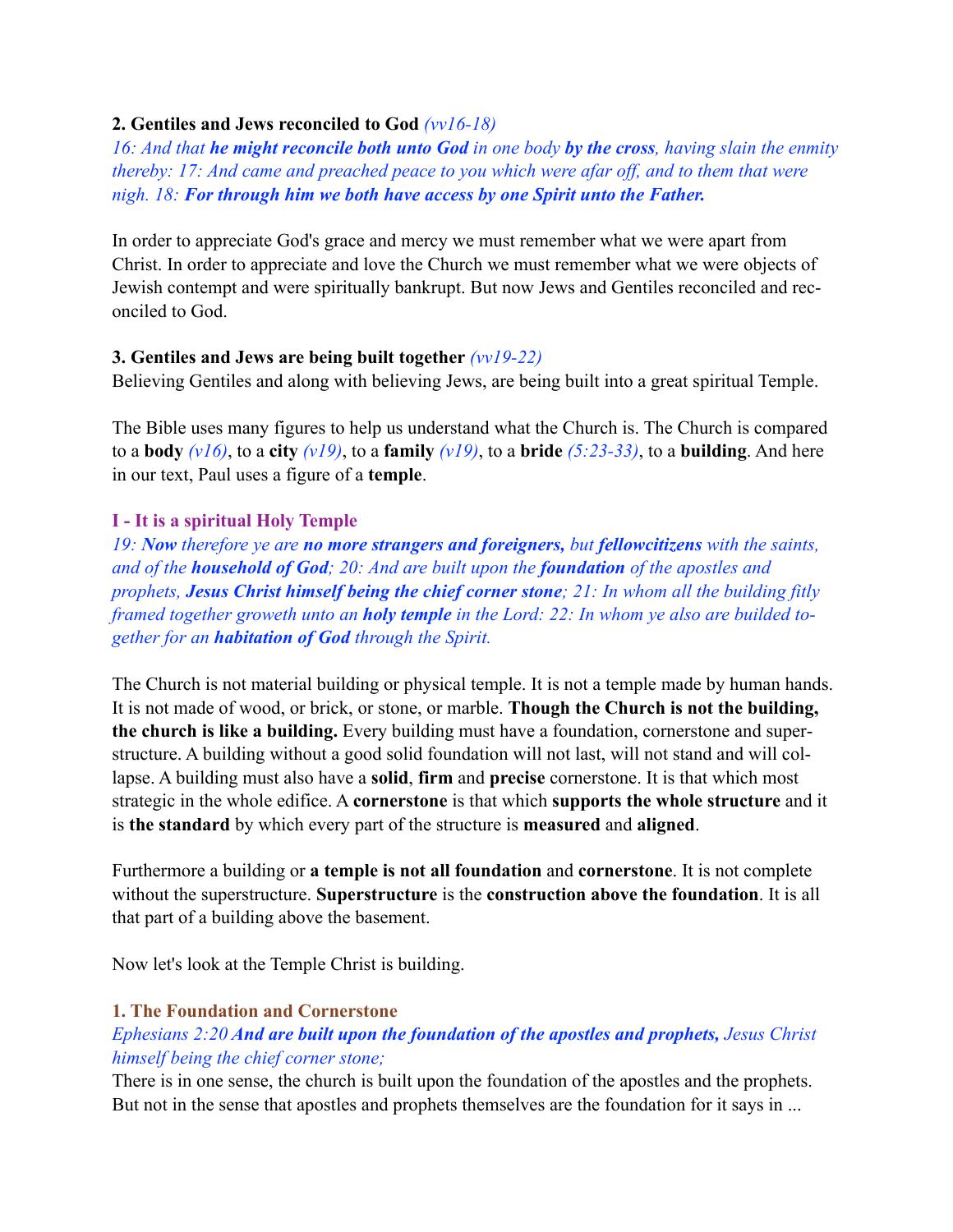*1 Corinthians 3:11 For other foundation can no man lay than that is laid, which is Jesus Christ.* So the foundation of the Church is not the the apostles and prophets themselves, but rather the foundation is the truth that was entrusted to them and the truth that they proclaim. The foundation which the apostles and prophets laid, which they used for themselves and announced for others.

After Peter preached the resurrection and repentance and faith, many received ... *Acts 2:41 Then they that gladly received his word were baptized: and the same day there were added unto them about three thousand souls. 42: And they continued stedfastly in the <i>apostles' doctrine and fellowship, and in breaking of bread, and in prayers.* 

The Church is built upon the truth, upon the apostle's doctrine. It is founded on the doctrine of Christ; delivered by the prophets of the Old Testament, and the apostles of the New.

#### **And what is the main doctrine that they build the Church?**

Here Paul makes clear that Jesus Christ Himself is the chief cornerstone. Jesus Christ Himself, the only true Foundation, was the grand subject of their ministry, and spring of their life. **Jesus Christ is the chief cornerstone.** The cornerstone is that which supports the whole structure. It is that which most strategic in the whole edifice. A cornerstone will sometimes be referred to as a "foundation-stone", and is symbolic of Christ, whom the Apostle Paul referred to as the "head of the corner" and is the "Chief Cornerstone of the Church" *(Ephesians 2:20).*

*Isaiah 28:16 Therefore thus saith the Lord God, Behold, I lay in Zion for a foundation a stone, a tried* (tested) *stone, a precious corner stone, a sure foundation: he that believeth shall not make haste* (not panic, not act hastily, not worry).

*1 Peter 2:6 Wherefore also it is contained in the scripture, Behold, I lay in Sion a chief corner stone, elect, precious: and he that believeth on him shall not be confounded. 2:7 Unto you therefore which believe he is precious: but unto them which be disobedient, the stone which the builders disallowed, the same is made the head of the corner,*

Jesus rejected of men and religious leaders but He is precious to God and to those who believed. The stone the builders rejected has become the **cornerstone**.

# *Ephesians 2:20 And are built upon the foundation of the apostles and prophets, Jesus Christ himself being the chief corner stone;*

The verse does not simply say Jesus Christ being the chief corner stone. But it says, Jesus Christ **Himself** being the chief corner stone. He and He alone. Jesus Christ alone can support and uphold and align the whole structure.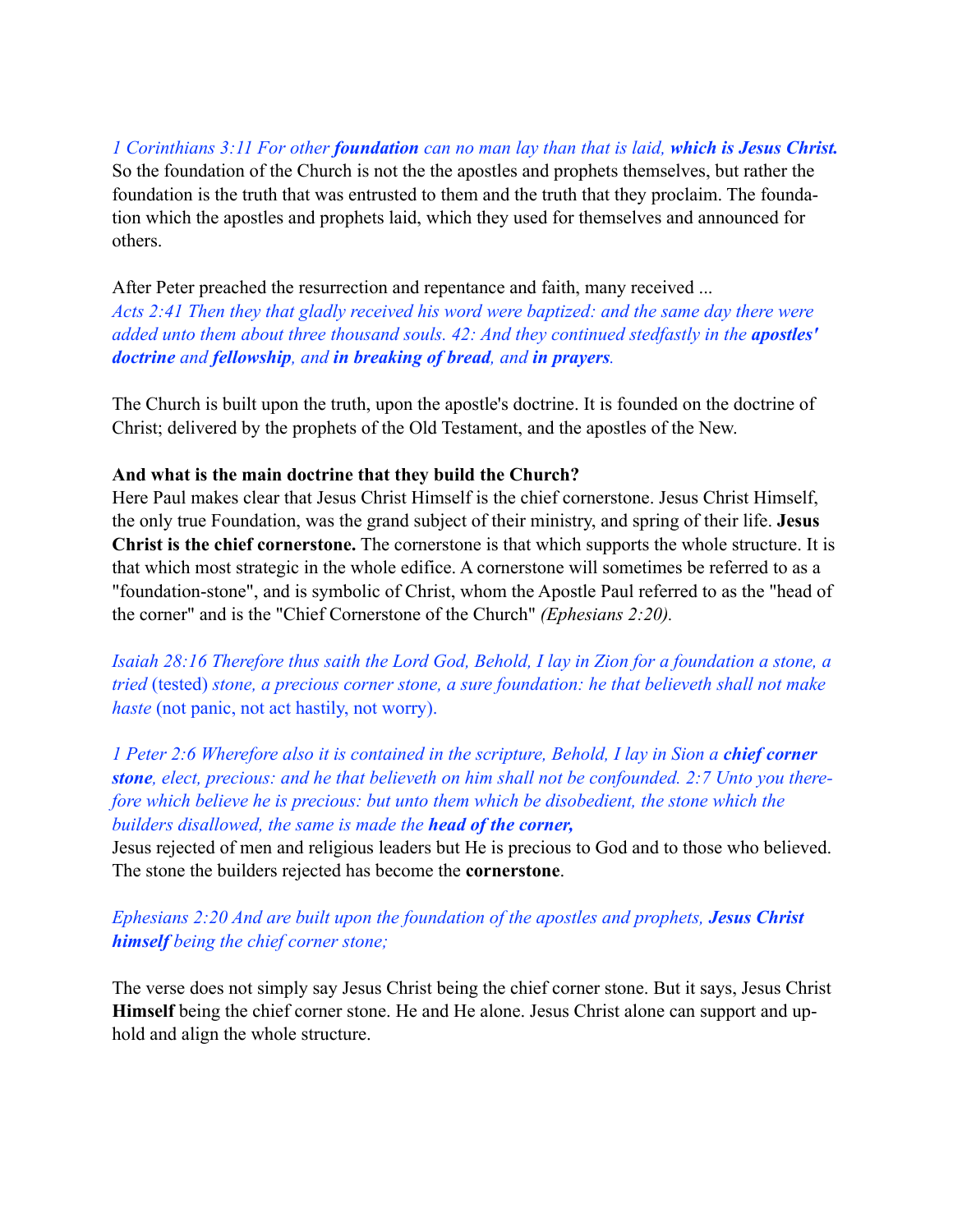The cornerstone must be strong enough to hold and support the structure. The cornerstone must be precise to align the whole structure. It must be straight and square so the rest of the building would be straight and not crooked.

As the builders build the building they are measuring everything by the cornerstone. So the building is only as good as the cornerstone. The building greatly depends upon the cornerstone.

### **2. The Superstructure**

*21: In whom all the building (structure) fitly framed together groweth unto an holy temple in the Lord:*

The superstructure of the spiritual temple or building is made up of living stones.

*1 Peter 2:2 As newborn babes, desire the sincere milk of the word, that ye may grow thereby: 3: If so be ye have tasted that the Lord is gracious. 4: To whom coming, as unto a living stone, disallowed indeed of men, but chosen of God, and precious, 5: Ye also, as lively stones, are built up a spiritual house, an holy priesthood, to offer up spiritual sacrifices, acceptable to God by Jesus Christ.*

In *verse 4*, Christ is identified as the living **Stone**. But in *verse 5*, we are also called as the living **stones**. Christians are living stones **by virtue of their connection** or **attachment with the one living Stone.** The church is compared to a temple, of which Christians are stones. **People who though were dead in trespasses and sins** have come in **contact with Jesus Christ** and **have been made alive in Him** and they **have been made stones with life.** 

*1 Peter 2:4 To whom coming, as unto a living stone, disallowed indeed of men, but chosen of*  God, and precious, 5: Ye also, as lively stones, are built up a spiritual house, an holy priest*hood, to offer up spiritual sacrifices, acceptable to God by Jesus Christ.*

All who come to Him in repentance and faith, all who are joined in living union with Him become this lively stones that become part of then great spiritual temple - the Church.

## **II - It is fitly framed together**

#### **What does the Lord do with those living stones?**

*21: In whom all the building fitly framed together groweth unto an holy temple in the Lord:* In Christ the whole building, are being fitted or joined together. We are like stones or bricks being fit together to form the temple. We are carefully being joined together in Him, becoming a holy temple for the Lord.

#### **Each stone are carefully selected and carefully being formed**

The Church is not just a collection of loose stones and timbers. The stones are carefully **being formed** and **chiseled out**, **smoothed out** and **framed** so that they would **perfectly fit** and **aligned together.**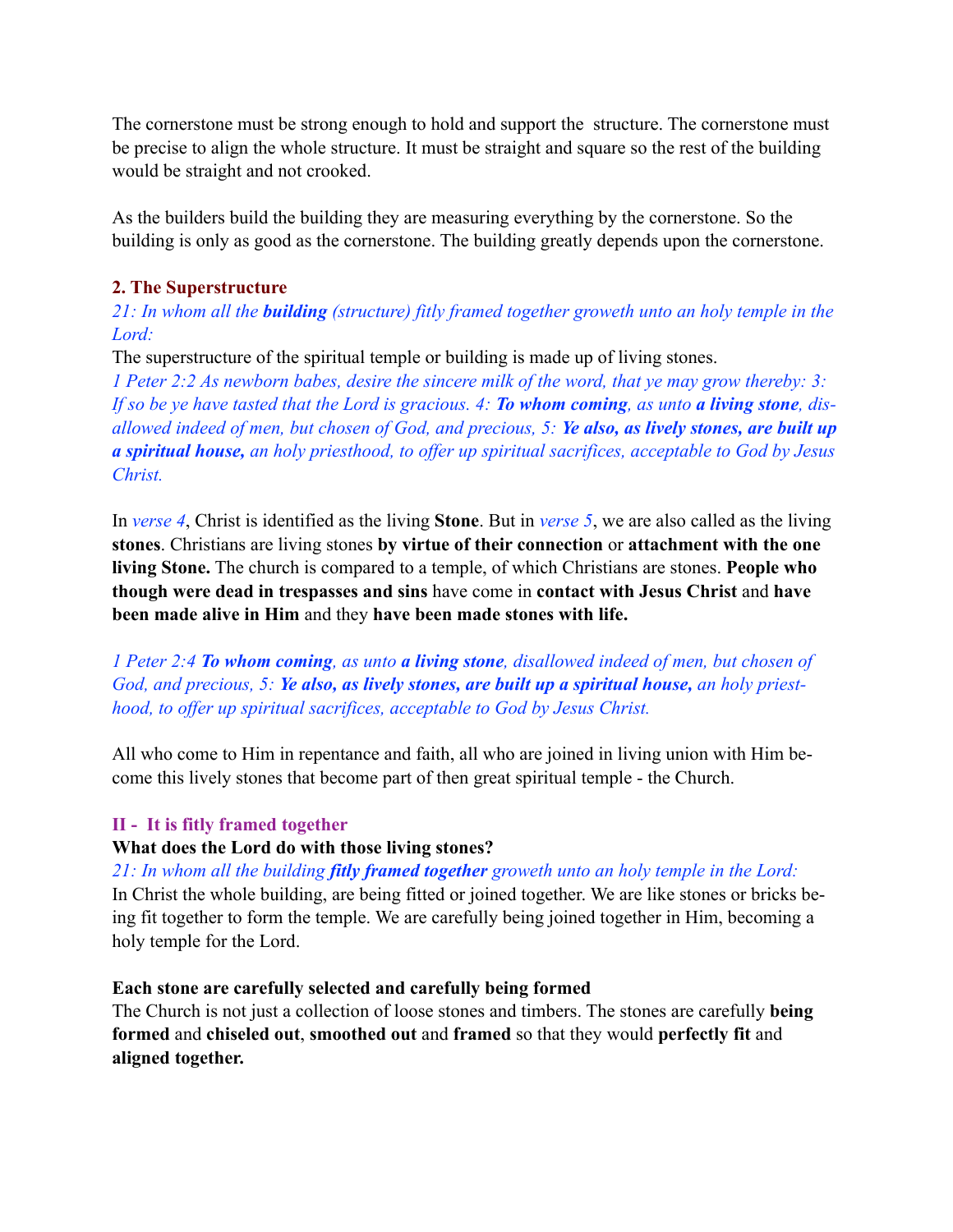Taking every individual stone to fit in the building. **We are not randomly thrown into the pile of rocks and bricks.** A meticulous work is behind it, so that we will all be harmoniously and inseparably linked to one another.

## **III - It is a work in progress**

*21: In whom all the building fitly framed together groweth unto an holy temple in the Lord: 22: In whom ye also are builded together for an habitation of God through the Spirit.*

It is an ongoing work. **Jesus did not build His church once and for all.** Jesus is still building His church. **It is under construction.** The Church is like **a construction site**. What does a construction site look like? It's dusty. Still lots of work to be done.

The work of a church is not going to be clean. It's not always going to look just so, because it is a construction site. There is always going to be new people coming in and they have sin issues and they need to be discipled. They need to be helped. All of us need to be made mature.

It is a work in progress. God is building it little by little. We have to be patient. We cannot be in hurry. Our Lord is laying the stone, one stone at a time. But patiently over time and relentlessly God is building His church.

Although the Church is a work in progress we need to understand **the foundation has already been laid out.** The laying of the foundation is done. It is completed in the past. That is why there no more apostles and prophets today because the foundation has been laid. There no more new revelation needed. The foundation is firm and sure.

*20: And are built upon the foundation of the apostles and prophets, Jesus Christ himself being the chief corner stone; 21: In whom all the building fitly framed together groweth unto an holy temple in the Lord: 22: In whom ye also are builded together for an habitation of God through the Spirit.* 

And having been built on the foundation of the apostles and prophets, with Christ Jesus Himself as the chief cornerstone.

#### **IV - It's end design**

What is the function of this building or this temple? When we build houses, it is that men may dwell in them. But what is the end design of this temple?

## **1. For an habitation of God**

*22: In whom ye also are builded together for an habitation of God through the Spirit.*

The end design of the temple is for the habitation of God through the Spirit. In Him you also are being built together into a **dwelling place for God** by the Spirit.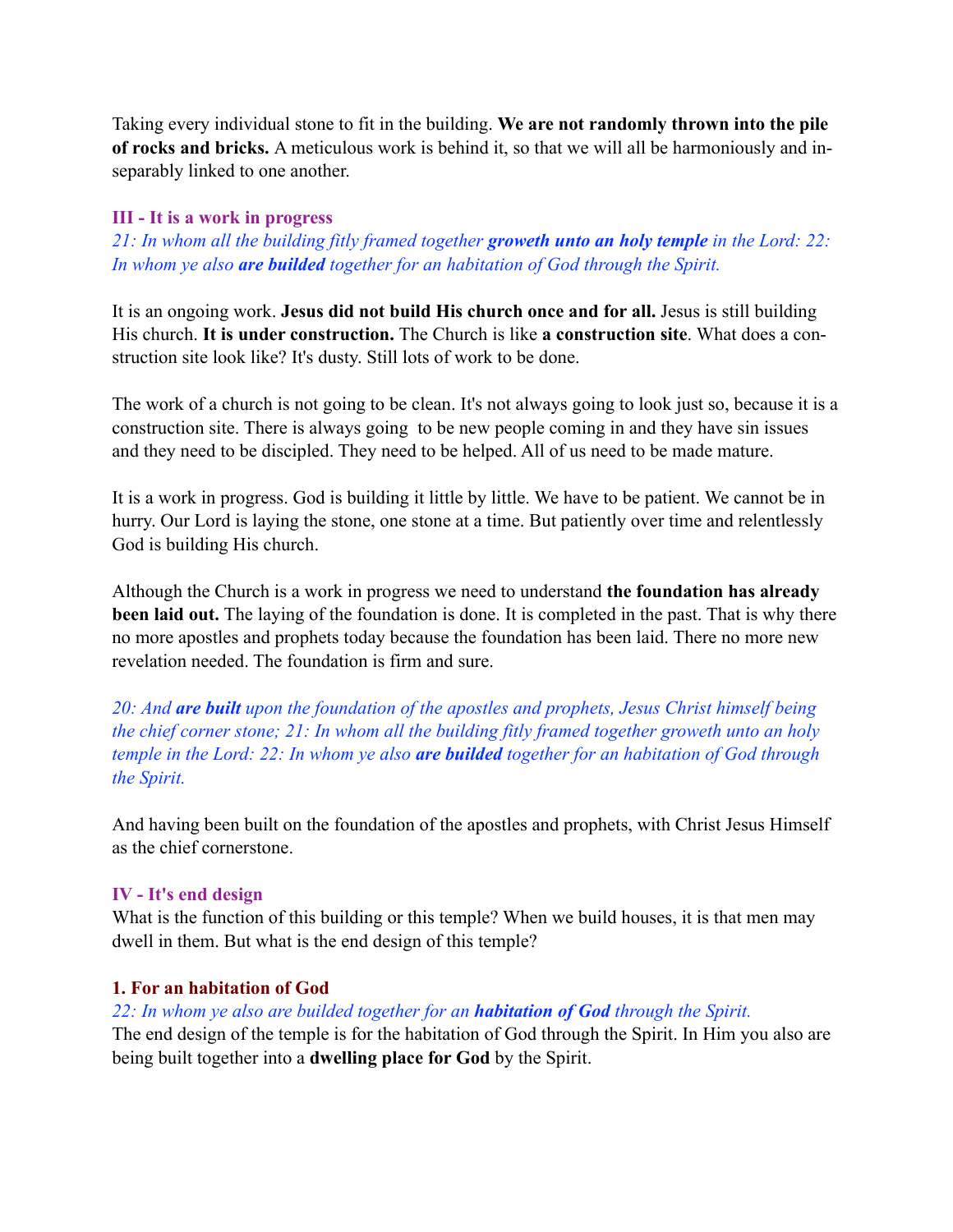God dwells in all believers now. They become the temple of God through the working of the blessed Spirit.

Thus the Church is the temple of God. *1 Corinthians 3:16 Know ye not that ye are the temple of God, and that the Spirit of God dwelleth in you?* 

*2 Corinthians 6:16 I will dwell in them, and walk in them ...* 

*1 Peter 2:2 As newborn babes, desire the sincere milk of the word, that ye may grow thereby: 3: If so be ye have tasted that the Lord is gracious. 4: To whom coming, as unto a living stone, disallowed indeed of men, but chosen of God, and precious, 5: Ye also, as lively stones, are built up a spiritual house, an holy priesthood, to offer up spiritual sacrifices, acceptable to God by Jesus Christ.*

In this temple there is worship. There are sacrifices. Their hearts. Their lives. Their bodies, service, love, life, affection, will are all feared as holy and acceptable sacrifice to God. *(Romans 12:1-2)*

#### **2. A living representation of God**

That it may be the living representation of God

*Ephesians 3:8 Unto me, who am less than the least of all saints, is this grace given, that I should preach among the Gentiles the unsearchable riches of Christ; 9: And to make all men see what is the fellowship of the mystery, which from the beginning of the world hath been hid in God, who created all things by Jesus Christ: 10: To the intent that now unto the principalities and powers in heavenly places might be known by the church the manifold* (various, great) *wisdom of God, According to the eternal purpose which he purposed in Christ Jesus our Lord:*

Through the Church the great wisdom of God, will be manifested here and now

*Ephesians 3:20 Now unto him that is able to do exceeding abundantly above all that we ask or think, according to the power that worketh in us, 21: Unto him be glory in the church by Christ Jesus throughout all ages, world without end. Amen.*

God is displaying to its fullest measure the infinite wisdom that was exercised in planning redemption and the application of that redemption to men.

**Men and women will look with amazement.** When they see what God is doing through the church. Through the church they would see the manifold wisdom of God and the glory of God.

Made for His habitation. Made to bring glory to Him. Made to offer spiritual sacrifices to Him. And all that the church does on a horizontal plane if its a true church activity must have reference to God, His glory, His will His purpose.

#### **V - Practical lessons**

Just think that God chose to dwell in the Church